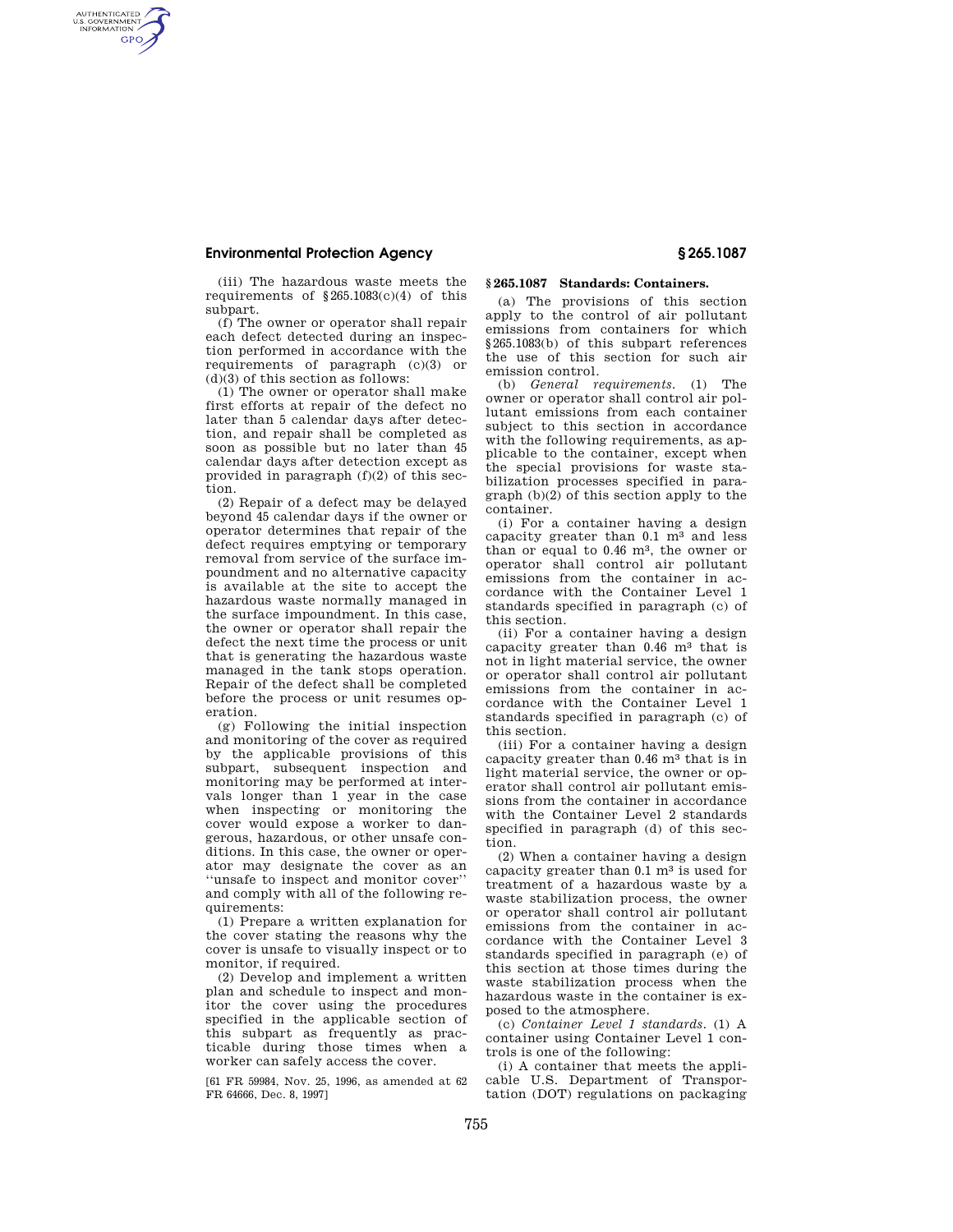hazardous materials for transportation as specified in paragraph (f) of this section.

(ii) A container equipped with a cover and closure devices that form a continuous barrier over the container openings such that when the cover and closure devices are secured in the closed position there are no visible holes, gaps, or other open spaces into the interior of the container. The cover may be a separate cover installed on the container (e.g., a lid on a drum or a suitably secured tarp on a roll-off box) or may be an integral part of the container structural design (e.g., a ''portable tank'' or bulk cargo container equipped with a screw-type cap).

(iii) An open-top container in which an organic-vapor suppressing barrier is placed on or over the hazardous waste in the container such that no hazardous waste is exposed to the atmosphere. One example of such a barrier is application of a suitable organic-vapor suppressing foam.

(2) A container used to meet the requirements of paragraph (c)(1)(ii) or  $(c)(1)(iii)$  of this section shall be equipped with covers and closure devices, as applicable to the container, that are composed of suitable materials to minimize exposure of the hazardous waste to the atmosphere and to maintain the equipment integrity for as long as it is in service. Factors to be considered in selecting the materials of construction and designing the cover and closure devices shall include: Organic vapor permeability, the effects of contact with the hazardous waste or its vapor managed in the container; the effects of outdoor exposure of the closure device or cover material to wind, moisture, and sunlight; and the operating practices for which the container is intended to be used.

(3) Whenever a hazardous waste is in a container using Container Level 1 controls, the owner or operator shall install all covers and closure devices for the container, as applicable to the container, and secure and maintain each closure device in the closed position except as follows:

(i) Opening of a closure device or cover is allowed for the purpose of adding hazardous waste or other material to the container as follows:

**§ 265.1087 40 CFR Ch. I (7–1–10 Edition)** 

(A) In the case when the container is filled to the intended final level in one continuous operation, the owner or operator shall promptly secure the closure devices in the closed position and install the covers, as applicable to the container, upon conclusion of the filling operation.

(B) In the case when discrete quantities or batches of material intermittently are added to the container over a period of time, the owner or operator shall promptly secure the closure devices in the closed position and install covers, as applicable to the container, upon either the container being filled to the intended final level; the completion of a batch loading after which no additional material will be added to the container within 15 minutes; the person performing the loading operation leaving the immediate vicinity of the container; or the shutdown of the process generating the material being added to the container, whichever condition occurs first.

(ii) Opening of a closure device or cover is allowed for the purpose of removing hazardous waste from the container as follows:

(A) For the purpose of meeting the requirements of this section, an empty container as defined in 40 CFR 261.7(b) may be open to the atmosphere at any time (i.e., covers and closure devices are not required to be secured in the closed position on an empty container).

(B) In the case when discrete quantities or batches of material are removed from the container but the container does not meet the conditions to be an empty container as defined in 40 CFR 261.7(b), the owner or operator shall promptly secure the closure devices in the closed position and install covers, as applicable to the container, upon the completion of a batch removal after which no additional material will be removed from the container within 15 minutes or the person performing the unloading operation leaves the immediate vicinity of the container, whichever condition occurs first.

(iii) Opening of a closure device or cover is allowed when access inside the container is needed to perform routine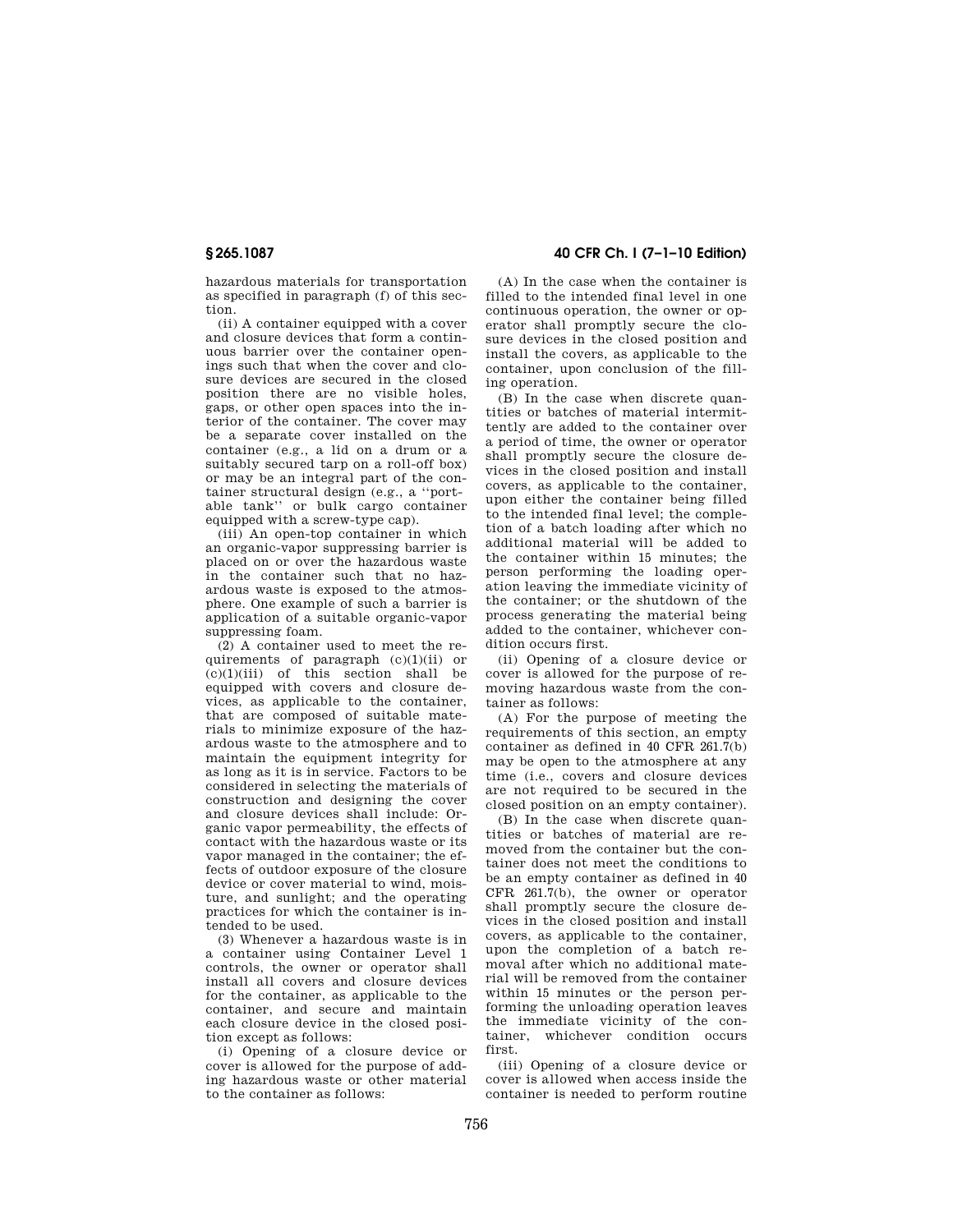activities other than transfer of hazardous waste. Examples of such activities include those times when a worker needs to open a port to measure the depth of or sample the material in the container, or when a worker needs to open a manhole hatch to access equipment inside the container. Following completion of the activity, the owner or operator shall promptly secure the closure device in the closed position or reinstall the cover, as applicable to the container.

(iv) Opening of a spring-loaded, pressure-vacuum relief valve, conservation vent, or similar type of pressure relief device which vents to the atmosphere is allowed during normal operations for the purpose of maintaining the container internal pressure in accordance with the design specifications of the container. The device shall be designed to operate with no detectable organic emissions when the device is secured in the closed position. The settings at which the device opens shall be established such that the device remains in the closed position whenever the internal pressure of the container is within the internal pressure operating range determined by the owner or operator based on container manufacturer recommendations, applicable regulations, fire protection and prevention codes, standard engineering codes and practices, or other requirements for the safe handling of flammable, ignitable, explosive, reactive, or hazardous materials. Examples of normal operating conditions that may require these devices to open are during those times when the internal pressure of the container exceeds the internal pressure operating range for the container as a result of loading operations or diurnal ambient temperature fluctuations.

(v) Opening of a safety device, as defined in §265.1081 of this subpart, is allowed at any time conditions require doing so to avoid an unsafe condition.

(4) The owner or operator of containers using Container Level 1 controls shall inspect the containers and their covers and closure devices as follows:

(i) In the case when a hazardous waste already is in the container at the time the owner or operator first accepts possession of the container at the

facility and the container is not emptied within 24 hours after the container is accepted at the facility (i.e., does not meet the conditions for an empty container as specified in 40 CFR 261.7(b)), the owner or operator shall visually inspect the container and its cover and closure devices to check for visible cracks, holes, gaps, or other open spaces into the interior of the container when the cover and closure devices are secured in the closed position. The container visual inspection shall be conducted on or before the date that the container is accepted at the facility (i.e., the date the container becomes subject to the subpart CC container standards). For purposes of this requirement, the date of acceptance is the date of signature that the facility owner or operator enters on Item 20 of the Uniform Hazardous Waste Manifest in the appendix to 40 CFR part 262 (EPA Forms 8700–22 and 8700–22A), as required under subpart E of this part, at 40 CFR 265.71. If a defect is detected, the owner or operator shall repair the defect in accordance with the requirements of paragraph  $(c)(4)(iii)$  of this section.

(ii) In the case when a container used for managing hazardous waste remains at the facility for a period of 1 year or more, the owner or operator shall visually inspect the container and its cover and closure devices initially and thereafter, at least once every 12 months, to check for visible cracks, holes, gaps, or other open spaces into the interior of the container when the cover and closure devices are secured in the closed position. If a defect is detected, the owner or operator shall repair the defect in accordance with the requirements of paragraph (c)(4)(iii) of this section.

(iii) When a defect is detected for the container, cover, or closure devices, the owner or operator shall make first efforts at repair of the defect no later than 24 hours after detection, and repair shall be completed as soon as possible but no later than 5 calendar days after detection. If repair of a defect cannot be completed within 5 calendar days, then the hazardous waste shall be removed from the container and the container shall not be used to manage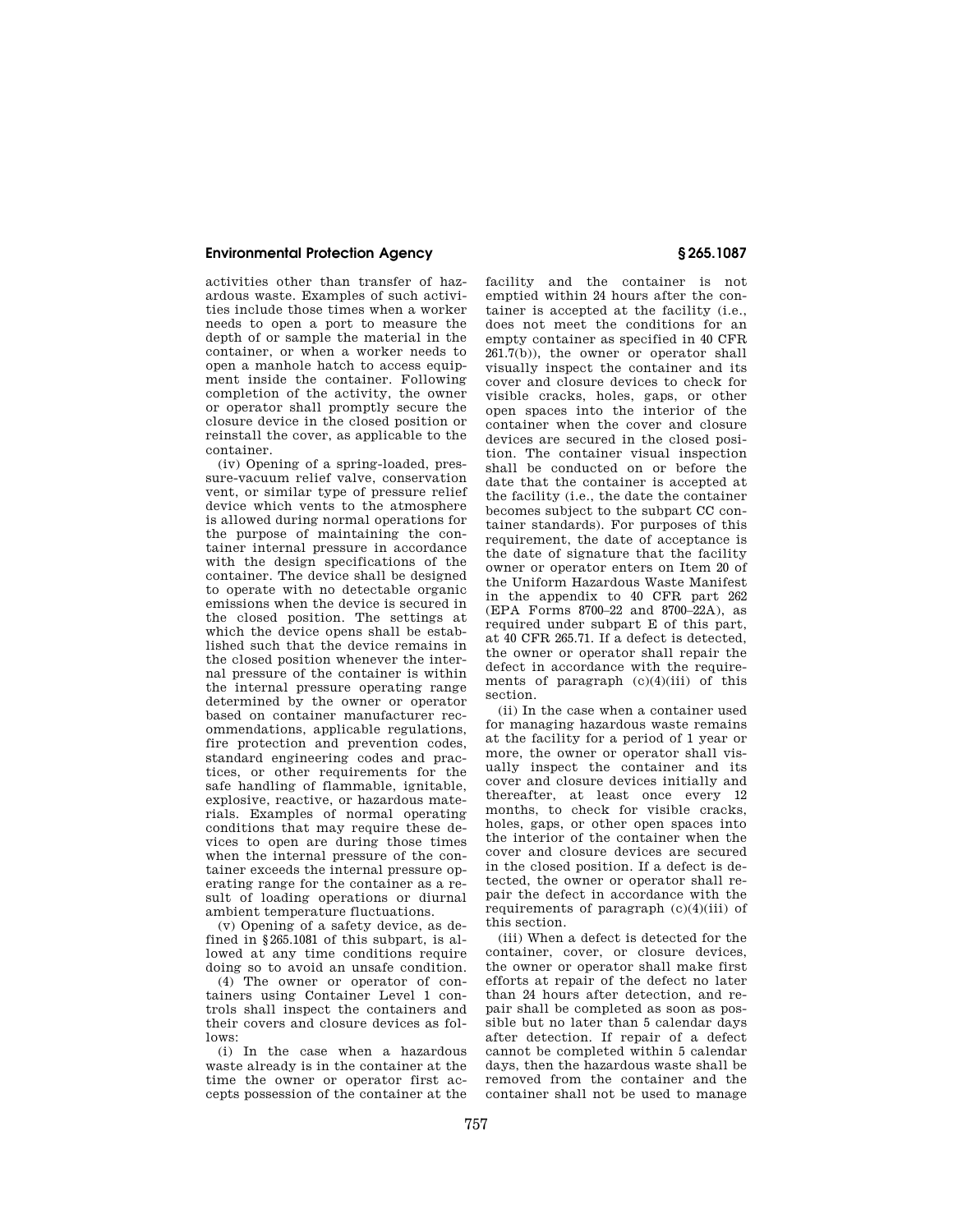hazardous waste until the defect is repaired.

(5) The owner or operator shall maintain at the facility a copy of the procedure used to determine that containers with capacity of 0.46 m<sup>3</sup> or greater, which do not meet applicable DOT regulations as specified in paragraph (f) of this section, are not managing hazardous waste in light material service.

(d) *Container Level 2 standards.* (1) A container using Container Level 2 controls is one of the following:

(i) A container that meets the applicable U.S. Department of Transportation (DOT) regulations on packaging hazardous materials for transportation as specified in paragraph (f) of this section.

(ii) A container that operates with no detectable organic emissions as defined in §265.1081 of this subpart and determined in accordance with the procedure specified in paragraph (g) of this section.

(iii) A container that has been demonstrated within the preceding 12 months to be vapor-tight by using 40 CFR part 60, appendix A, Method 27 in accordance with the procedure specified in paragraph (h) of this section.

(2) Transfer of hazardous waste in or out of a container using Container Level 2 controls shall be conducted in such a manner as to minimize exposure of the hazardous waste to the atmosphere, to the extent practical, considering the physical properties of the hazardous waste and good engineering and safety practices for handling flammable, ignitable, explosive, reactive or other hazardous materials. Examples of container loading procedures that the EPA considers to meet the requirements of this paragraph include using any one of the following: A submergedfill pipe or other submerged-fill method to load liquids into the container; a vapor-balancing system or a vapor-recovery system to collect and control the vapors displaced from the container during filling operations; or a fitted opening in the top of a container through which the hazardous waste is filled and subsequently purging the transfer line before removing it from the container opening.

(3) Whenever a hazardous waste is in a container using Container Level 2 controls, the owner or operator shall install all covers and closure devices for the container, and secure and maintain each closure device in the closed position except as follows:

(i) Opening of a closure device or cover is allowed for the purpose of adding hazardous waste or other material to the container as follows:

(A) In the case when the container is filled to the intended final level in one continuous operation, the owner or operator shall promptly secure the closure devices in the closed position and install the covers, as applicable to the container, upon conclusion of the filling operation.

(B) In the case when discrete quantities or batches of material intermittently are added to the container over a period of time, the owner or operator shall promptly secure the closure devices in the closed position and install covers, as applicable to the container, upon either the container being filled to the intended final level; the completion of a batch loading after which no additional material will be added to the container within 15 minutes; the person performing the loading operation leaving the immediate vicinity of the container; or the shutdown of the process generating the material being added to the container, whichever condition occurs first.

(ii) Opening of a closure device or cover is allowed for the purpose of removing hazardous waste from the container as follows:

(A) For the purpose of meeting the requirements of this section, an empty container as defined in 40 CFR 261.7(b) may be open to the atmosphere at any time (i.e., covers and closure devices are not required to be secured in the closed position on an empty container).

(B) In the case when discrete quantities or batches of material are removed from the container but the container does not meet the conditions to be an empty container as defined in 40 CFR 261.7(b), the owner or operator shall promptly secure the closure devices in the closed position and install covers, as applicable to the container, upon the completion of a batch removal after which no additional material will be removed from the container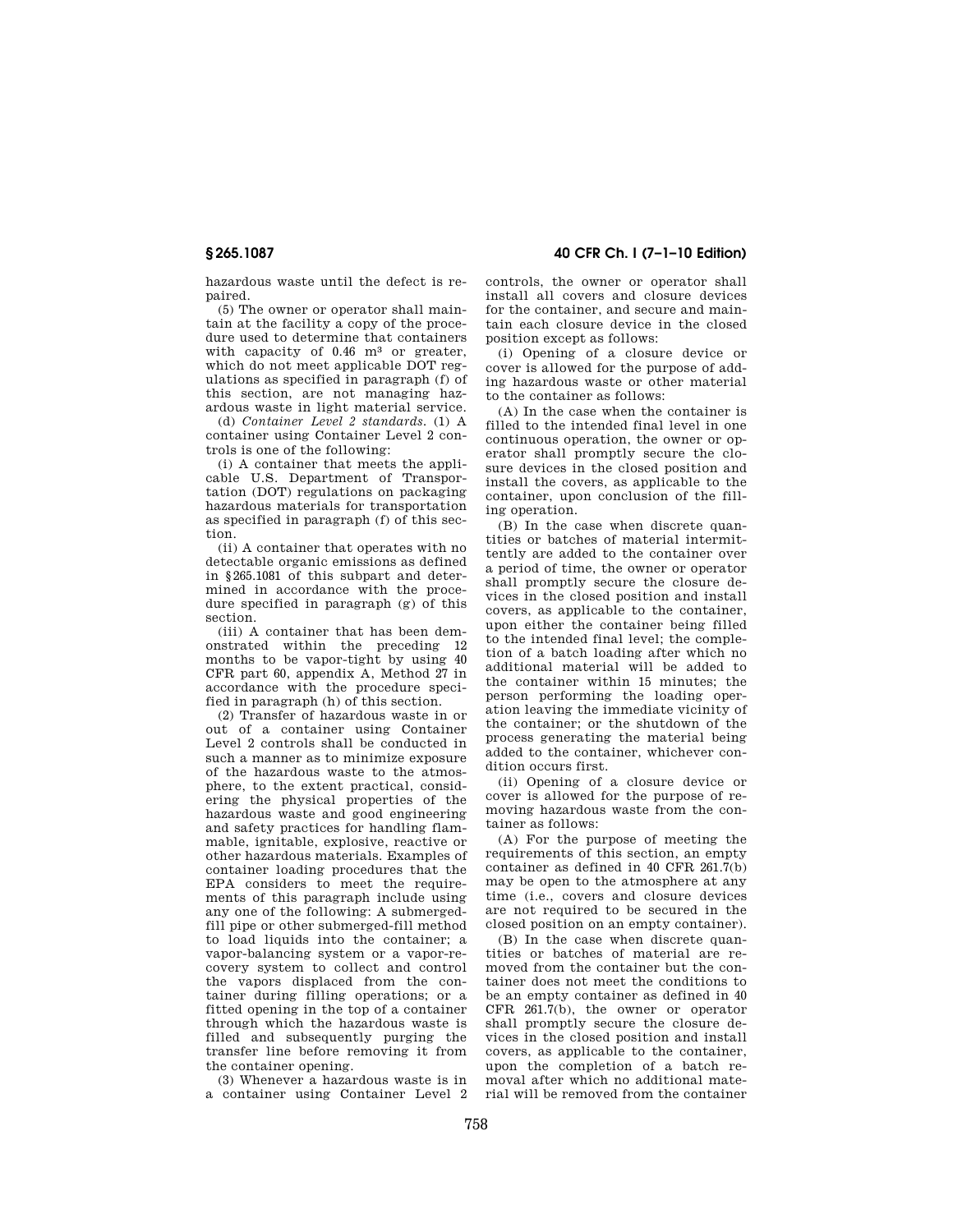within 15 minutes or the person performing the unloading operation leaves the immediate vicinity of the container, whichever condition occurs first.

(iii) Opening of a closure device or cover is allowed when access inside the container is needed to perform routine activities other than transfer of hazardous waste. Examples of such activities include those times when a worker needs to open a port to measure the depth of or sample the material in the container, or when a worker needs to open a manhole hatch to access equipment inside the container. Following completion of the activity, the owner or operator shall promptly secure the closure device in the closed position or reinstall the cover, as applicable to the container.

(iv) Opening of a spring-loaded, pressure-vacuum relief valve, conservation vent, or similar type of pressure relief device which vents to the atmosphere is allowed during normal operations for the purpose of maintaining the internal pressure of the container in accordance with the container design specifications. The device shall be designed to operate with no detectable organic emission when the device is secured in the closed position. The settings at which the device opens shall be established such that the device remains in the closed position whenever the internal pressure of the container is within the internal pressure operating range determined by the owner or operator based on container manufacturer recommendations, applicable regulations, fire protection and prevention codes, standard engineering codes and practices, or other requirements for the safe handling of flammable, ignitable, explosive, reactive, or hazardous materials. Examples of normal operating conditions that may require these devices to open are during those times when the internal pressure of the container exceeds the internal pressure operating range for the container as a result of loading operations or diurnal ambient temperature fluctuations.

(v) Opening of a safety device, as defined in §265.1081 of this subpart, is allowed at any time conditions require doing so to avoid an unsafe condition.

(4) The owner or operator of containers using Container Level 2 controls shall inspect the containers and their covers and closure devices as follows:

(i) In the case when a hazardous waste already is in the container at the time the owner or operator first accepts possession of the container at the facility and the container is not emptied within 24 hours after the container is accepted at the facility (i.e., does not meet the conditions for an empty container as specified in 40 CFR  $261.7(b)$ , the owner or operator shall visually inspect the container and its cover and closure devices to check for visible cracks, holes, gaps, or other open spaces into the interior of the container when the cover and closure devices are secured in the closed position. The container visual inspection shall be conducted on or before the date that the container is accepted at the facility (i.e., the date the container becomes subject to the subpart CC container standards). For purposes of this requirement, the date of acceptance is the date of signature that the facility owner or operator enters on Item 20 of the Uniform Hazardous Waste Manifest in the appendix to 40 CFR part 262 (EPA Forms 8700–22 and 8700–22A), as required under subpart E of this part, at §265.71. If a defect is detected, the owner or operator shall repair the defect in accordance with the requirements of paragraph  $(d)(4)(iii)$  of this section.

(ii) In the case when a container used for managing hazardous waste remains at the facility for a period of 1 year or more, the owner or operator shall visually inspect the container and its cover and closure devices initially and thereafter, at least once every 12 months, to check for visible cracks. holes, gaps, or other open spaces into the interior of the container when the cover and closure devices are secured in the closed position. If a defect is detected, the owner or operator shall repair the defect in accordance with the requirements of paragraph  $(d)(4)(iii)$  of this section.

(iii) When a defect is detected for the container, cover, or closure devices. the owner or operator shall make first efforts at repair of the defect no later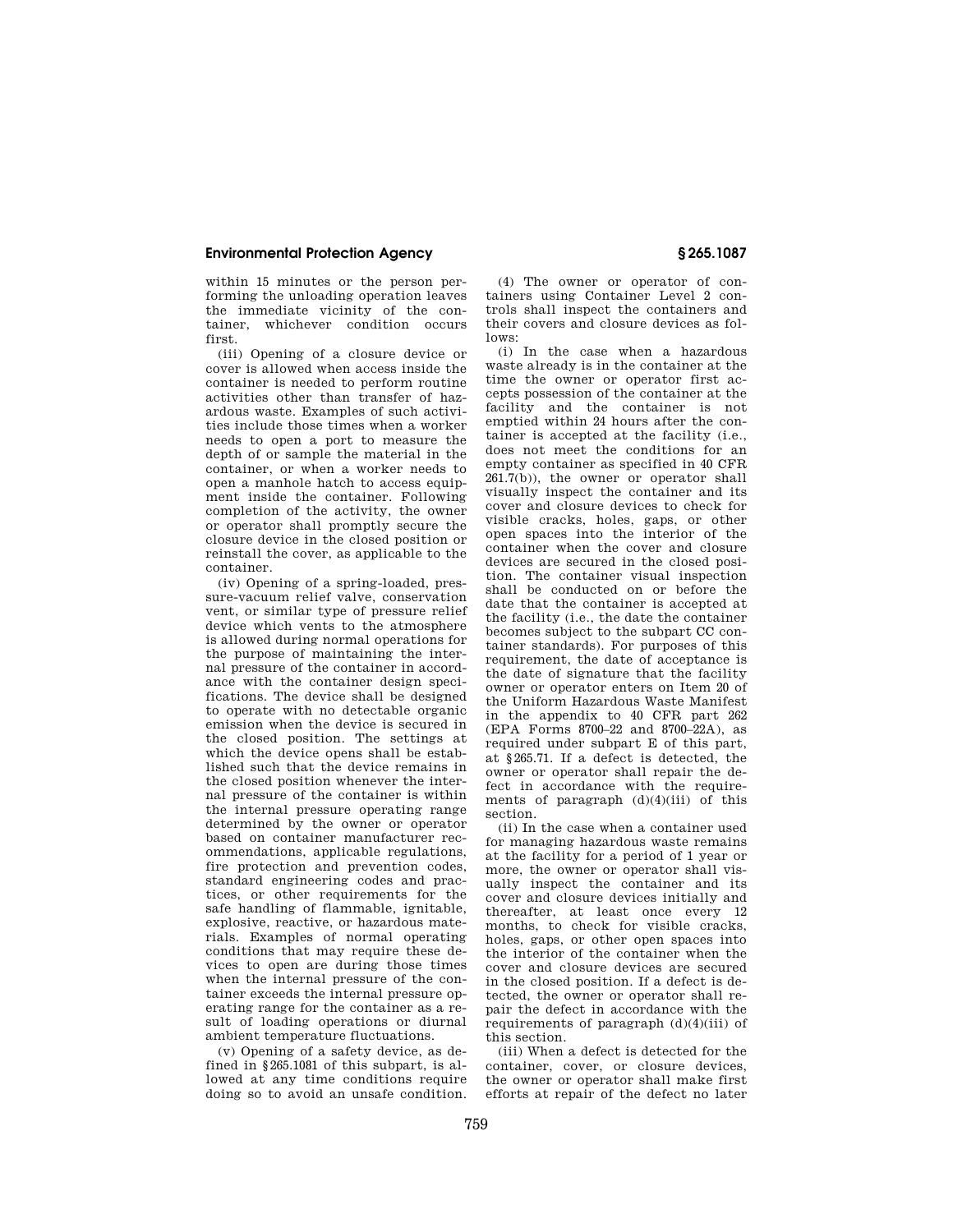than 24 hours after detection, and repair shall be completed as soon as possible but no later than 5 calendar days after detection. If repair of a defect cannot be completed within 5 calendar days, then the hazardous waste shall be removed from the container and the container shall not be used to manage hazardous waste until the defect is repaired.

(e) *Container Level 3 standards.* (1) A container using Container Level 3 controls is one of the following:

(i) A container that is vented directly through a closed-vent system to a control device in accordance with the requirements of paragraph  $(e)(2)(ii)$  of this section.

(ii) A container that is vented inside an enclosure which is exhausted through a closed-vent system to a control device in accordance with the requirements of paragraphs (e)(2)(i) and  $(e)(2)(ii)$  of this section.

(2) The owner or operator shall meet the following requirements, as applicable to the type of air emission control equipment selected by the owner or operator:

(i) The container enclosure shall be designed and operated in accordance with the criteria for a permanent total enclosure as specified in ''Procedure T—Criteria for and Verification of a Permanent or Temporary Total Enclosure'' under 40 CFR 52.741, appendix B. The enclosure may have permanent or temporary openings to allow worker access; passage of containers through the enclosure by conveyor or other mechanical means; entry of permanent mechanical or electrical equipment; or direct airflow into the enclosure. The owner or operator shall perform the verification procedure for the enclosure as specified in Section 5.0 to<br>"Procedure T—Criteria for and T—Criteria for and Verification of a Permanent or Temporary Total Enclosure'' initially when the enclosure is first installed and, thereafter, annually.

(ii) The closed-vent system and control device shall be designed and operated in accordance with the requirements of §265.1088 of this subpart.

(3) Safety devices, as defined in §265.1081 of this subpart, may be installed and operated as necessary on any container, enclosure, closed-vent

**§ 265.1087 40 CFR Ch. I (7–1–10 Edition)** 

system, or control device used to comply with the requirements of paragraph (e)(1) of this section.

(4) Owners and operators using Container Level 3 controls in accordance with the provisions of this subpart shall inspect and monitor the closedvent systems and control devices as specified in §265.1088 of this subpart.

(5) Owners and operators that use Container Level 3 controls in accordance with the provisions of this subpart shall prepare and maintain the records specified in §265.1090(d) of this subpart.

(6) Transfer of hazardous waste in or out of a container using Container Level 3 controls shall be conducted in such a manner as to minimize exposure of the hazardous waste to the atmosphere, to the extent practical, considering the physical properties of the hazardous waste and good engineering and safety practices for handling flammable, ignitable, explosive, reactive, or other hazardous materials. Examples of container loading procedures that the EPA considers to meet the requirements of this paragraph include using any one of the following: A submergedfill pipe or other submerged-fill method to load liquids into the container; a vapor-balancing system or a vapor-recovery system to collect and control the vapors displaced from the container during filling operations; or a fitted opening in the top of a container through which the hazardous waste is filled and subsequently purging the transfer line before removing it from the container opening.

(f) For the purpose of compliance with paragraph  $(c)(1)(i)$  or  $(d)(1)(i)$  of this section, containers shall be used that meet the applicable U.S. Department of Transportation (DOT) regulations on packaging hazardous materials for transportation as follows:

(1) The container meets the applicable requirements specified in 49 CFR part 178—Specifications for Packaging or 49 CFR part 179—Specifications for Tank Cars.

(2) Hazardous waste is managed in the container in accordance with the applicable requirements specified in 49 CFR part 107, subpart B—Exemptions; 49 CFR part 172—Hazardous Materials Table, Special Provisions, Hazardous